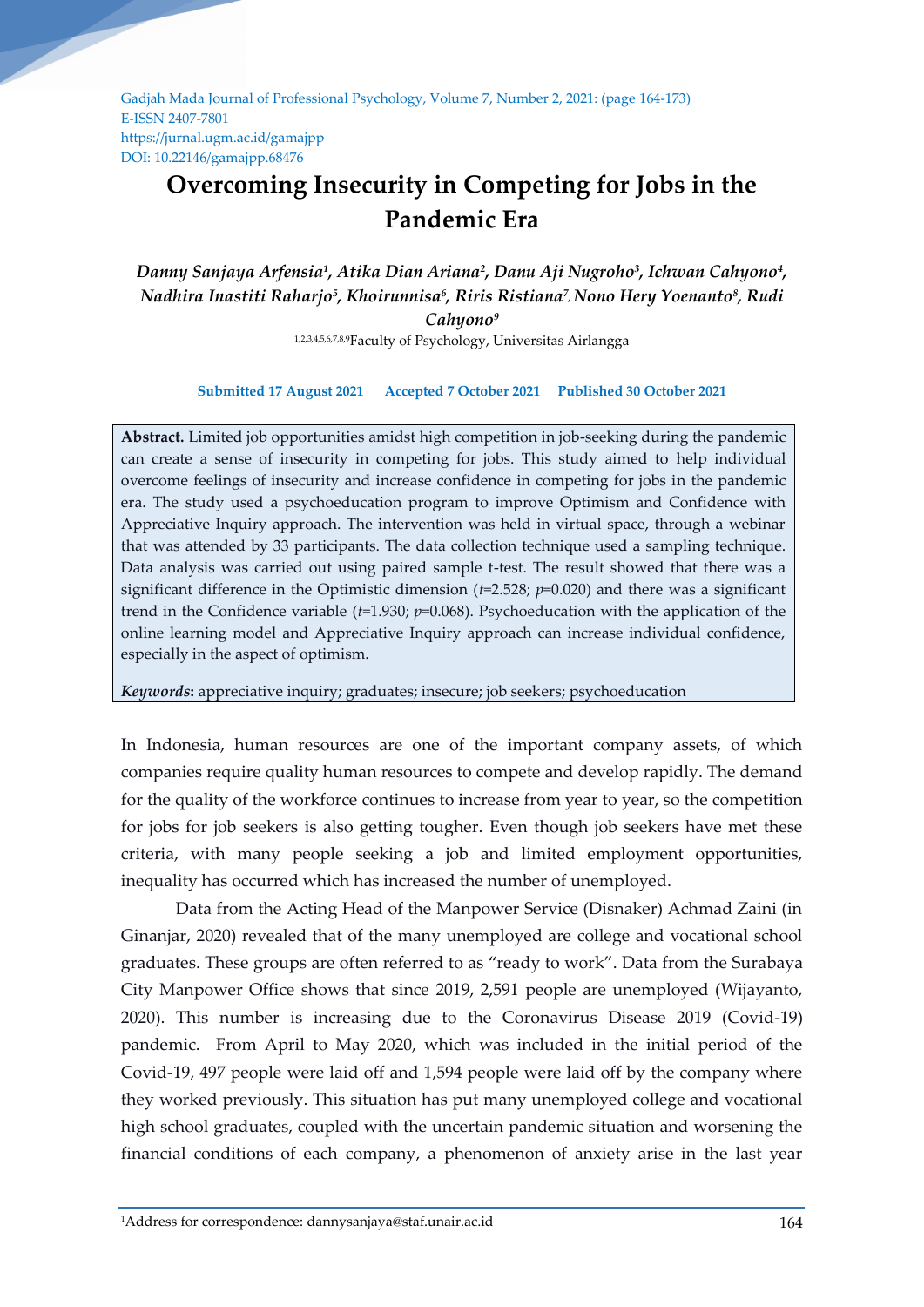students who are almost finishing their studies sourced from uncertainty about their future post-graduation.

Anxiety is a part of everyday life and almost every individual has experienced it, however at a certain stage it will be bad for health. Kartono (2005) revealed that anxiety is an unpleasant emotional reaction characterized by fear. The feeling of fear arises because of a threat or disturbance to an object that is still abstract and also subjective fear which is characterized by feelings of tension, worry, and so on. One form of anxiety that can occur in students is anxiety facing the employment world. Final semester students are often confused about what steps to take after graduating, students compete with many other scholars who have graduated earlier and are not working or are still unemployed. The limited job opportunities and high competition in getting a job can cause several negative impacts, such as anxiety.

Anxiety about whether or not someone faces the world of work does not come from general recognition. Therefore, it is hoped that if someone feels anxious about the limited job opportunities and realizes that he has to solve the problem, there will be initiatives, brilliant ideas to find breakthroughs to overcome the limitations of job opportunities due to the increasing level of job competition. One of the individual efforts to overcome the emergence of anxiety in the world of work is to have self-confidence (Perry, 2005). Perry (2005) revealed that self-confidence enables a person to overcome new challenges, believe in himself in difficult situations, cross barriers that hinder, accomplish things that the person has never done and bring out his talents and abilities to the fullest. Self-confidence gives a person the courage not to worry about the consequences of failure (Perry, 2005).

Findings from Suseno and Saputro's study (2010) showed that with the confidence of students who will later enter the world of work, they are increasingly able to express and implement their abilities and competencies after going through the education level so that when they have to face competition, students as the workforce productive ones are ready, not only in practice but also mentally. To improve students' confidence level in facing anxiety, this study provides psychoeducation as an intervention to students.

DeLucia-Waack (2006) stated that psychoeducation is the provision of intervention or prevention aimed at providing development of life skills and strategies for preventing psychological problems that affect behavior and using a cognitive-behavioral framework (DeLucia-Waack, 2006). Winzelberg (in Cash & Pruzinsky, 2002) further stated that through psychoeducation, individuals will be taught to understand problems, identify, and change attitudes and behavior so that they become aware of the possible consequences if they do not change unwanted behavior). The purpose of psychoeducation is to prepare for the prevention of lack of education and psychological problems (Schneider & Corey, 2006). Based on the results of research conducted by Istiqamah and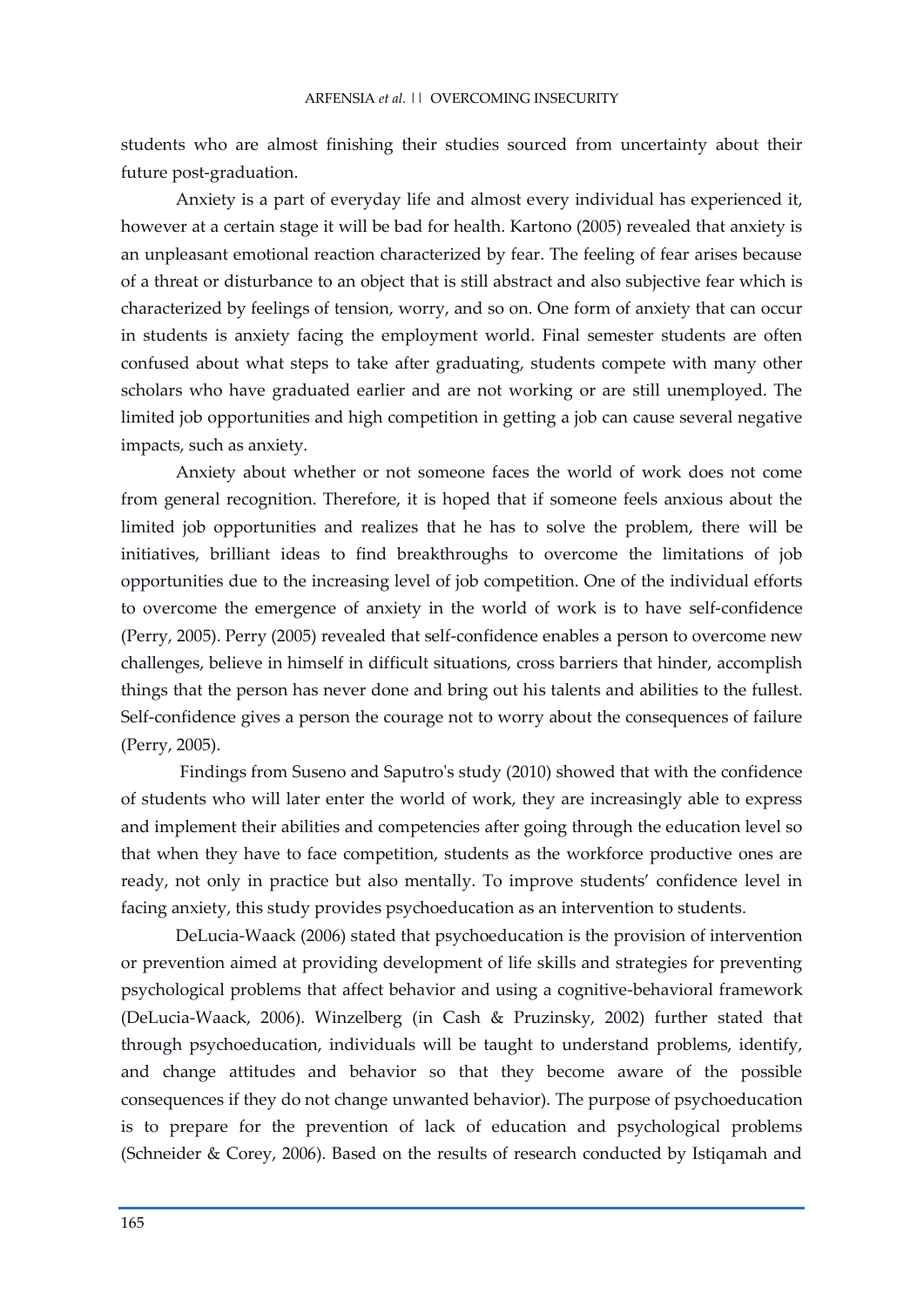Jalal (2020), the provision of psychoeducation can increase the subject's confidence in himself to be able to take the next steps.

An appreciative inquiry was adopted in the psychoeducation design. It is a coordinated approach to organizational change that utilizes reflection, introspection, and collaboration to harness collective power. Popularized by David Cooperrider (1987), Appreciative Inquiry is an approach that has proven successful in improving human resources in well-known organizations, companies, and NGOs, such as UNESCO, GTE, ILO, and the American Red Cross. Appreciative Inquiry has not been used widely in the field of education and thus, the researcher is interested in adopting the approach of appreciative inquiry to become one of the approaches in psychoeducation to overcome feelings of insecurity in competing for jobs in the pandemic era. In psychology, appreciative inquiry uses positive psychology as the basis for this approach, by looking at a person's positive strengths, not weaknesses, but not overriding the individual's weaknesses.

## **Method**

#### *Design of the program*

This research is a psychoeducational program designed in the form of a webinar with duration of +120 minutes. The researchers designed psychoeducational materials based on Appreciative Inquiry approach (Copperrider, 1987), with the aim that everyone from an early age has an understanding of their potential, realizes their vision, achieves a level of self-satisfaction, and can decide and plan for the future for their welfare.

The Appreciative Inquiry aims to help someone to see the positive strengths they have and jointly build a vision by collaborating with the parties concerned to realize what that person's dream is. There are six reasons why it is relevant to use appreciative inquiry, including: (1) building relationships that allow people to be recognized in their relationship roles; (2) creating opportunities for people to be heard; (3) generate opportunities for people to dream and to share their dreams; (4) creating an environment where people can choose how they contribute; (5) make people more wise in choosing and support for action; (6) encourage and enable people to be positive.

Appreciative inquiry consists of four stages, each is outlined below:

- 1) *Discovery stage* entails individuals who learn to use this approach to better understand what they are like, from their shortcomings to their potentials.
- 2) *Dream stage* involves individuals who use this kind of learning model to be able to determine what their life goals are, be more optimistic in achieving them, and determine what steps will be taken.
- 3) *Design stage* invites individual learners to determine factors to create a change within themselves; such as: who plays an important role in the realization of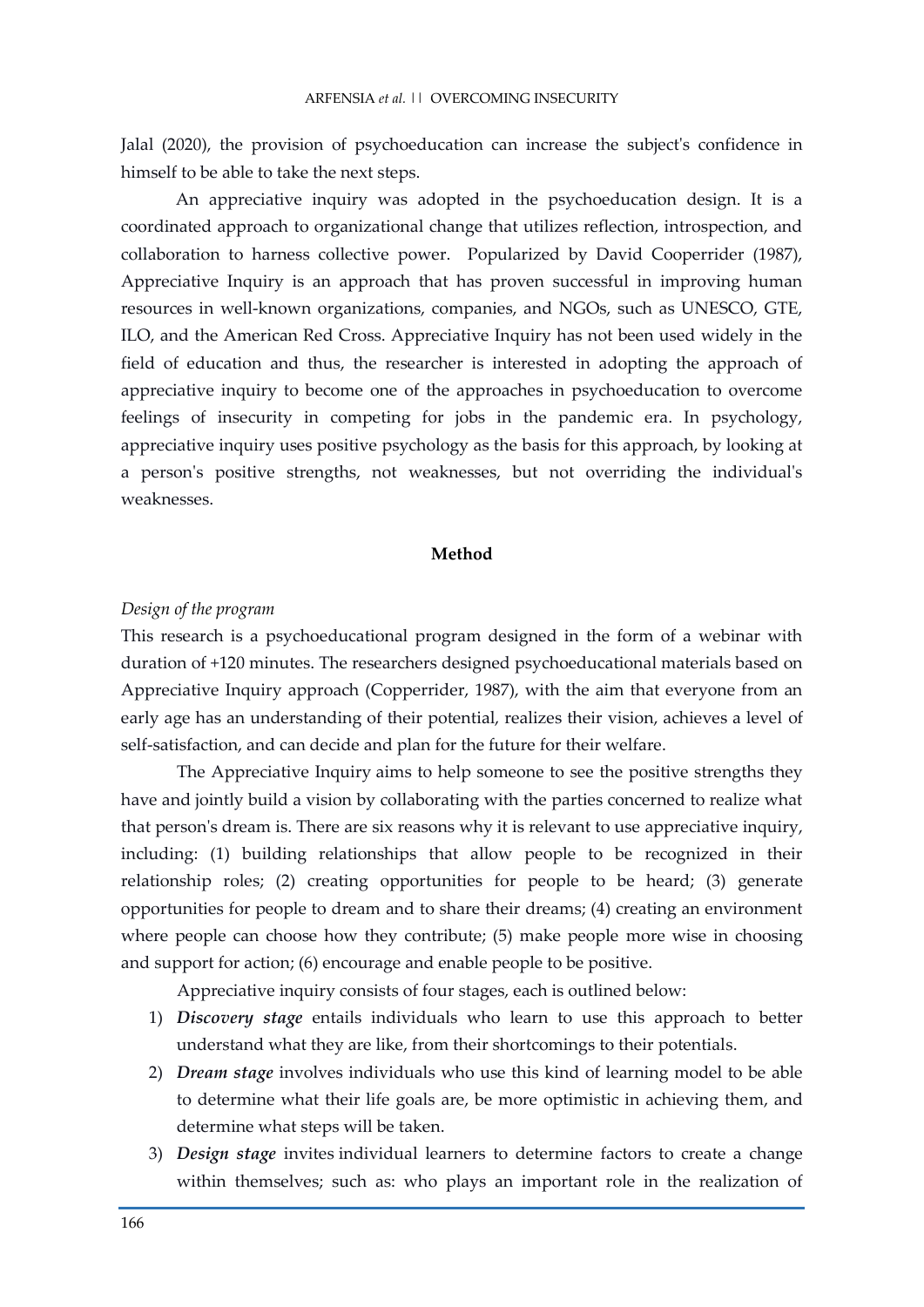change, what needs to be prepared to achieve a predetermined vision, and how the process must be followed to make it all work.

4) *Destiny stage* helps the individual to gain insight from the process that has been undertaken so far, therefore they can understand what evaluative factors can be useful in the future, and the person will be even more excited to enjoy the results of the changes made.

The four stages of appreciative inquiry are also spread into eight underlying principles, namely (1) constructivist principles; (2) principle of simultaneity; (3) poetic principles; (4) anticipatory principles; (5) positive principles; (6) wholeness principle; (7) enactment principle; (8) free-choice principle (Whitney & Trosten-Bloom, 2010). The benefits of applying appreciative inquiry are optimizing the resources you have, improving self-confidence to take action to create meaningful actions, and building constructive relationships (Setiawan, 2016).

Psychoeducation applies the learning model Appreciative Inquiry consists of 4 stages which are further developed into 4 psychoeducational materials, namely: 1) "*Know Yourself, Love Yourself*" (Discovery), 2) "*Becoming a Charming Graduate*" (Dream), 3) "*Planning the Future*" (Design), and 4) "*Achieving Goals With Confidence*" (Destiny). These four modules were carried out one time with a series of activities in the form of pretest and posttest, lectures, reflections, some participants (voluntarily) explain the results of reflection, discussion and question, and answer conducted through application Zoom, which is a popular application for video conferencing. In Indonesia, human resources are one of the important company assets, of which companies require quality human resources to compete and develop rapidly. The demand for the quality of the workforce continues to increase over the years, so the competition for job seekers is also getting tougher. Even though job seekers have met these criteria, with many people seeking a job and limited employment opportunities, inequality has occurred which has increased the number of unemployed.

## *Study participants*

There were 33 participants with an age range of 17 to 33 years-old participating in the program. These participants were recruited through a sampling technique where respondents who come and meet the sample selection criteria are included as psychoeducation participants. The specific criteria set by researchers in the selection of participants include: a graduate of the undergraduate study program (S-1) of any major who was looking for a job in the pandemic era; or an active undergraduate student (S-1) of any major, aged 18 to 40 years-old (early adults), and able to communicate in Indonesian. They were recruited through various social media, such as WhatsApp, LINE,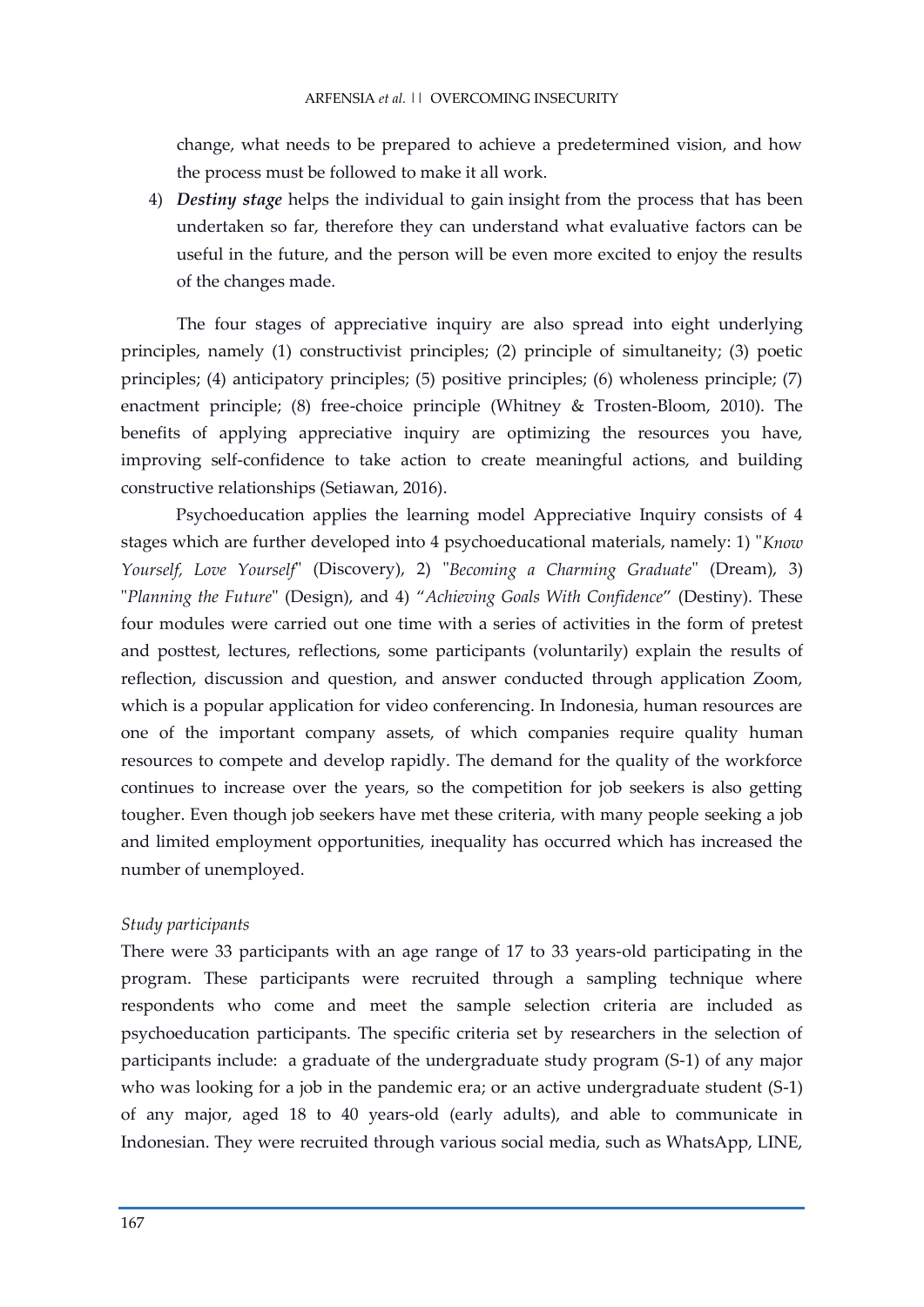Instagram, Facebook, Twitter, and LinkedIn which was carried out for 5 days before the implementation of psychoeducation. The profile of participants can be found in Table 1.

| Aspect           | $\boldsymbol{N}$ | $\mathbf{0}_{\mathbf{0}}^{\prime}$ |  |
|------------------|------------------|------------------------------------|--|
| Gender           |                  |                                    |  |
| Male             | 6                | 28.57                              |  |
| Female           | 15               | 71.43                              |  |
| Age              |                  |                                    |  |
| <21 years-old    | 9                | 42.86                              |  |
| 21-25 years-old  | 10               | 47.62                              |  |
| 26-30 years-old  | $\mathbf{1}$     | 4.76                               |  |
| >30 years-old    | $\mathbf{1}$     | 4.76                               |  |
| Personality type |                  |                                    |  |
| Adventurer       | 3                | 14.29                              |  |
| Advocate         | 3                | 14.29                              |  |
| Architect        | $\mathbf{1}$     | 4.76                               |  |
| Campaigner       | $\mathbf{1}$     | 4.76                               |  |
| Commander        | $\mathbf{1}$     | 4.76                               |  |
| Consul           | $\mathbf{1}$     | 4.76                               |  |
| Defender         | 6                | 28.57                              |  |
| Executive        | $\mathbf{1}$     | 4.76                               |  |
| Logician         | $\mathbf{1}$     | 4.76                               |  |
| Mediator         | 3                | 14.29                              |  |
|                  |                  |                                    |  |

**Table 1.**

*Profile of Webinar Participants*

## *Data collection and analysis method*

There were 3 types of evaluations carried out in the implementation of psychoeducation, these are an evaluation of the implementation of activities, evaluation at the level of knowledge, and evaluation at the level of attitude. In evaluating the level of knowledge, participants filled out the pretest and posttest about the material given during psychoeducation activities, while for the evaluation of the attitude level, participants filled out the pretest and posttest on the self-confidence scale. The pretest and posttest instruments given have gone through psychometric tests, the validity of the instruments is obtained through content validity tests using expert judgment.

To measure the level of self-confidence, the scale used was Cahyo's self-confidence scale (Pangestianto, 2018) in the form of a Likert scale consisting of 36 items compiled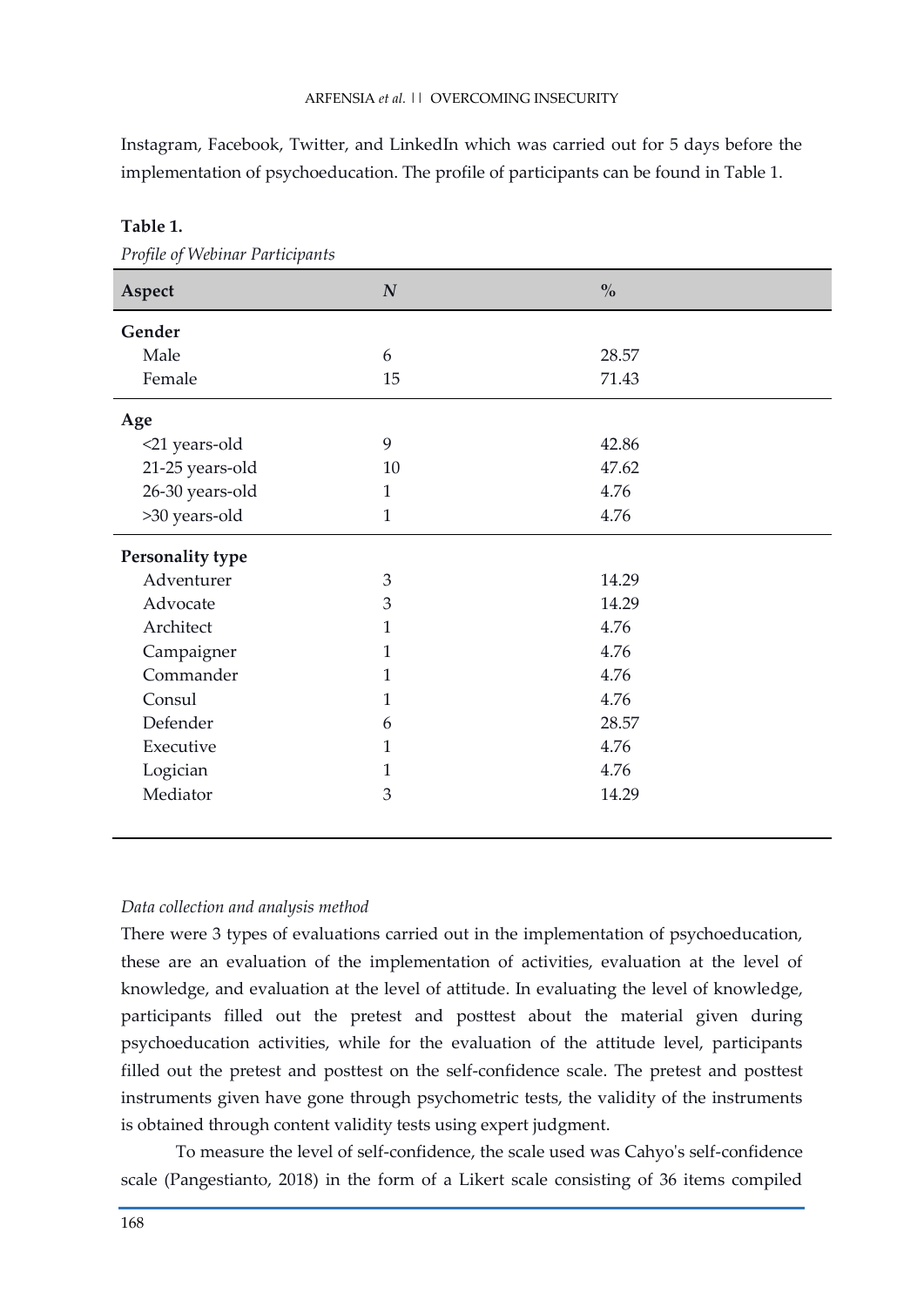based on Lauster's (1992) theory which consists of five aspects, namely belief in selfability, optimistic, objective, responsible, and rational and realistic. The Likert scale has been tested for validity and reliability, the reliability of the scale is 0.946 and the validity index moves from 0.377 to 0.805. The instrument is said to be valid if it has a validity of  $\ge$ 0.30 (Azwar, 2012). According to Sujarwanto and Rusilowati (2015), the instrument is said to be reliable if the reliability coefficient is  $\geq 0.6$ , so based on the results of the validity and reliability tests carried out, the scale is declared valid and reliable. In the study, data processing and analysis were carried out using the method paired sample t-test.

## **Results**

The implementation of this webinar was attended by 33 participants with an age range of 17 to 33 years-old. Of the total participants, a total of 21 people filled out the pretest and posttest completely so that 21 data could be analyzed. Comparison of the average scores of pretest and posttest participants showed an increase in the level of understanding of psychoeducational materials and an increase in self-confidence, both in total and per dimension. Details of the participants' scores can be seen in Table 2.

## **Table 2.**

| Variable<br>(Dimension) | <b>Score Mean Pretest</b> | <b>Score Mean</b><br>Posttest | <b>Score Mean</b><br>Acquisition |
|-------------------------|---------------------------|-------------------------------|----------------------------------|
| Knowledge               | 82.38                     | 86.43                         | 4.05                             |
| Confidence              | 113.19                    | 117.14                        | 3.95                             |
| Confident               | 20.57                     | 21.24                         | 0.67                             |
| Optimistic              | 24.38                     | 26.19                         | 1.81                             |
| Objective               | 23.09                     | 23.62                         | 0.53                             |
| Responsibility          | 24.71                     | 25.14                         | 0.43                             |
| Rational                | 20.42                     | 20.95                         | 0.53                             |

*Comparison of the Average Pretest and Posttest*

Statistical analysis with paired-sample t-test showed that the significant difference in the Optimistic dimension was  $t=2.528$  and  $p=0.020$ . There is a significant trend in the self-confidence variable, namely *t*=1.930 and *p*=0.068. The results of the statistical test can be seen in Table 3.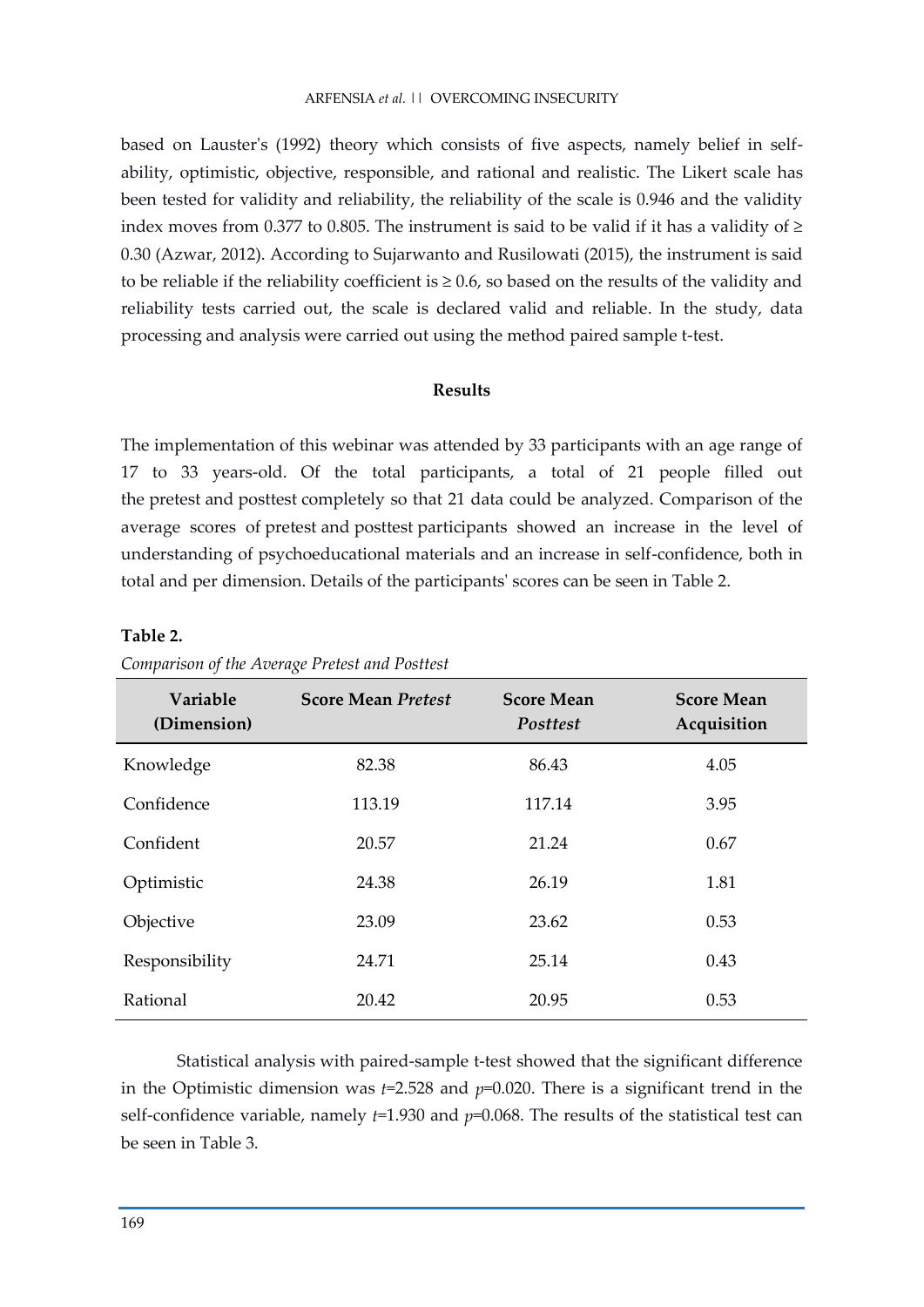## ARFENSIA *et al.* || OVERCOMING INSECURITY

| able |  |
|------|--|
|------|--|

| Variable (Dimension) | T     | $\boldsymbol{P}$ |
|----------------------|-------|------------------|
| Knowledge            | 1.587 | 0.128            |
| Confidence           | 1.930 | 0.068            |
| Confident            | 1.726 | 0.100            |
| Optimistic           | 2.528 | 0.020            |
| Objective            | 1.046 | 0.308            |
| Responsibility       | 0.756 | 0.459            |
| Rational             | 1.078 | 0.294            |

## *Results of T Test*

## **Discussion**

Comparison of the acquisition scores showed an increase in scores posttest in the participants on the aspects of knowledge and self-confidence. There is an increase in selfconfidence scores, both in total and in each dimension. The results of the t-test showed a significant difference in scores on the Optimistic dimension. The results of this statistical test indicate that psychoeducation is effective in increasing participants' knowledge and confidence, especially in the optimistic aspect.

This finding supports the results of research by DeLucia-Waack (2006) which stated that a way to overcome feelings of insecurity, such as feelings of lack of confidence, is psychoeducation. In line with this, Winzelberg stated that psychoeducation can teach individuals to understand problems, identify, and change attitudes and behavior so that they become aware of the possible consequences if they do not change unwanted behavior (Cash & Pruzinsky, 2002). The purpose of psychoeducation is to prevent the impact of lack of education and psychological problems (Schneider & Corey, 2006). Istiqamah and Jalal (2020) also stated that providing psychoeducation can increase the subject's confidence in himself to take the next steps.

The Covid-19 pandemic has had an impact on all aspects of life. One of the factors that made the biggest changes was the uncertainty aspect of the pandemic, including when this situation would end and how to survive during a pandemic situation. Changes that are sudden and last for an uncertain duration can cause insecurity in individuals; similarly, for new graduates who want to find work. The Appreciative Inquiry approach is considered a relevant approach to overcome feelings of insecurity or insecurity in a pandemic situation (Armstrong et al., 2020).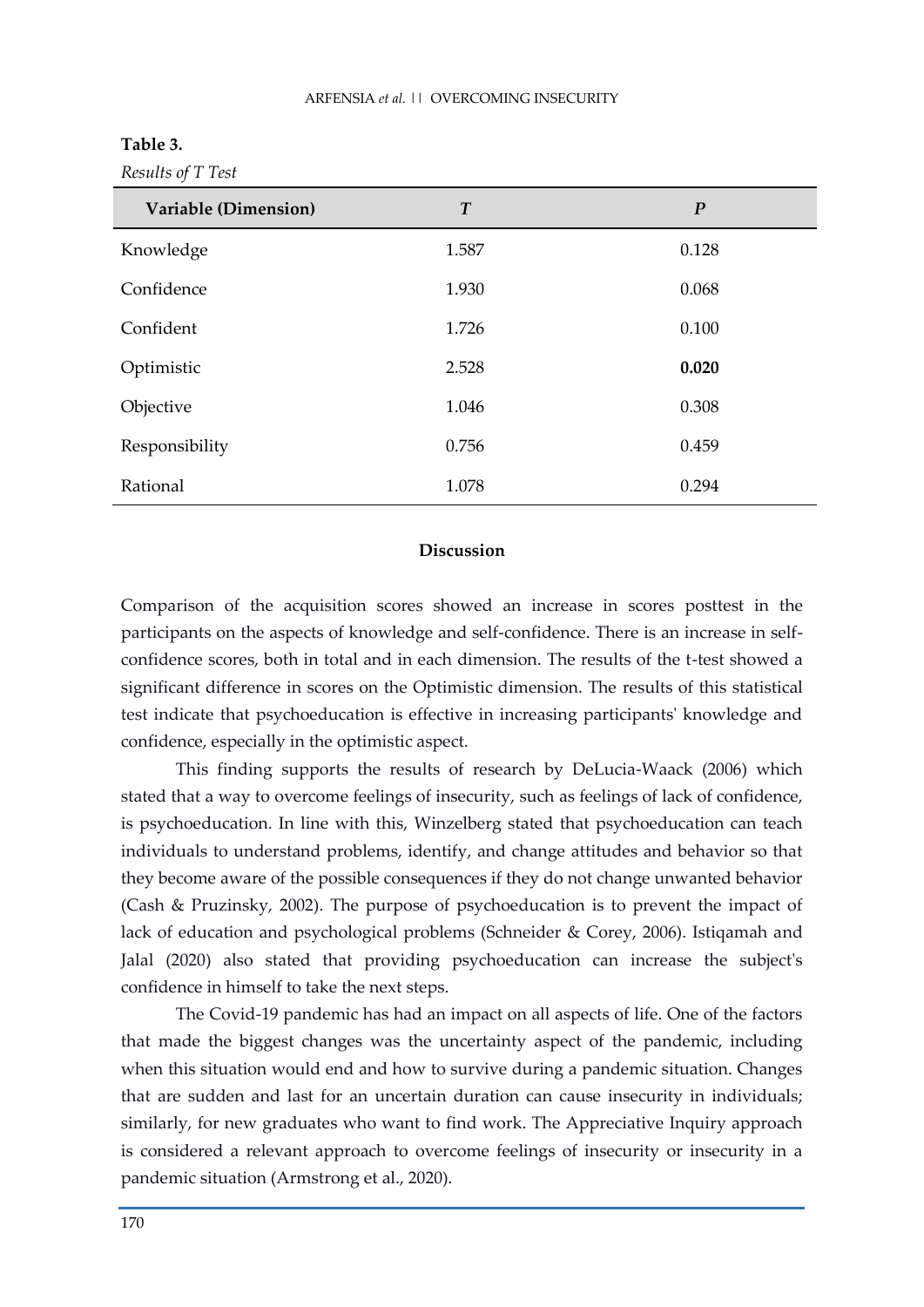#### ARFENSIA *et al.* || OVERCOMING INSECURITY

The framework of thinking in Appreciative Inquiry can direct individuals and systems to change negative thinking patterns to become more optimistic, live more responsibly, have faith in life goals. Appreciative Inquiry provides an opportunity for individuals to realign individual thinking and engagement in a way that will help individuals become more strategic, resilient, and strength-based in the future to facilitate positive and sustainable change; and thus emerge as better individuals, communities, and the world in the Covid-19 pandemic situation (Armstrong et al., 2020).

Increasing confidence in graduates is expected to be able to increase their confidence in achieving success in realizing their plans after graduation. As found by Suseno and Saputro (2010) that with the self-confidence of students who will later enter the world of work, they are increasingly able to express and implement their abilities and competencies after going through the education level, so that when they have to face competition, students as a workforce who productive is ready, not only in practice but also mentally. In the end, self-confidence enables a person to overcome new challenges, to believe in himself in difficult situations, to overcome obstacles, to accomplish things that the person has never done, and to bring out his talents and abilities to the fullest (Perry, 2005). This is a characteristic that is expected to be possessed by every graduate to be able to compete in the world of work, especially during the Covid-19 pandemic.

## **Conclusion**

Psychoeducation through webinars with the application of the learning model Appreciative Inquiry can increase individual confidence, especially in the aspect of optimism. There was an increase in participants' knowledge of the material provided in psychoeducation, namely self-introduction (Discovery), identification of expectations (Dream), planning (Design), and taking concrete steps to realize the plan (Destiny). Several obstacles that arose during the implementation of psychoeducation became the input for improvement for the implementation of similar training in the future.

## *Suggestion*

Based on the results obtained from the results of the study, it is recommended that educational institutions as *candradimuka* craters and places of learning for graduates should prepare graduates' self-confidence by providing informal education through courses or training in certain skills (hard skills), as well as through other activities. work internships in companies or institutions that provide opportunities to increase work experience (soft skills), monitoring and evaluating the teaching and learning process provided, and designing methods that not only focus on education but also provide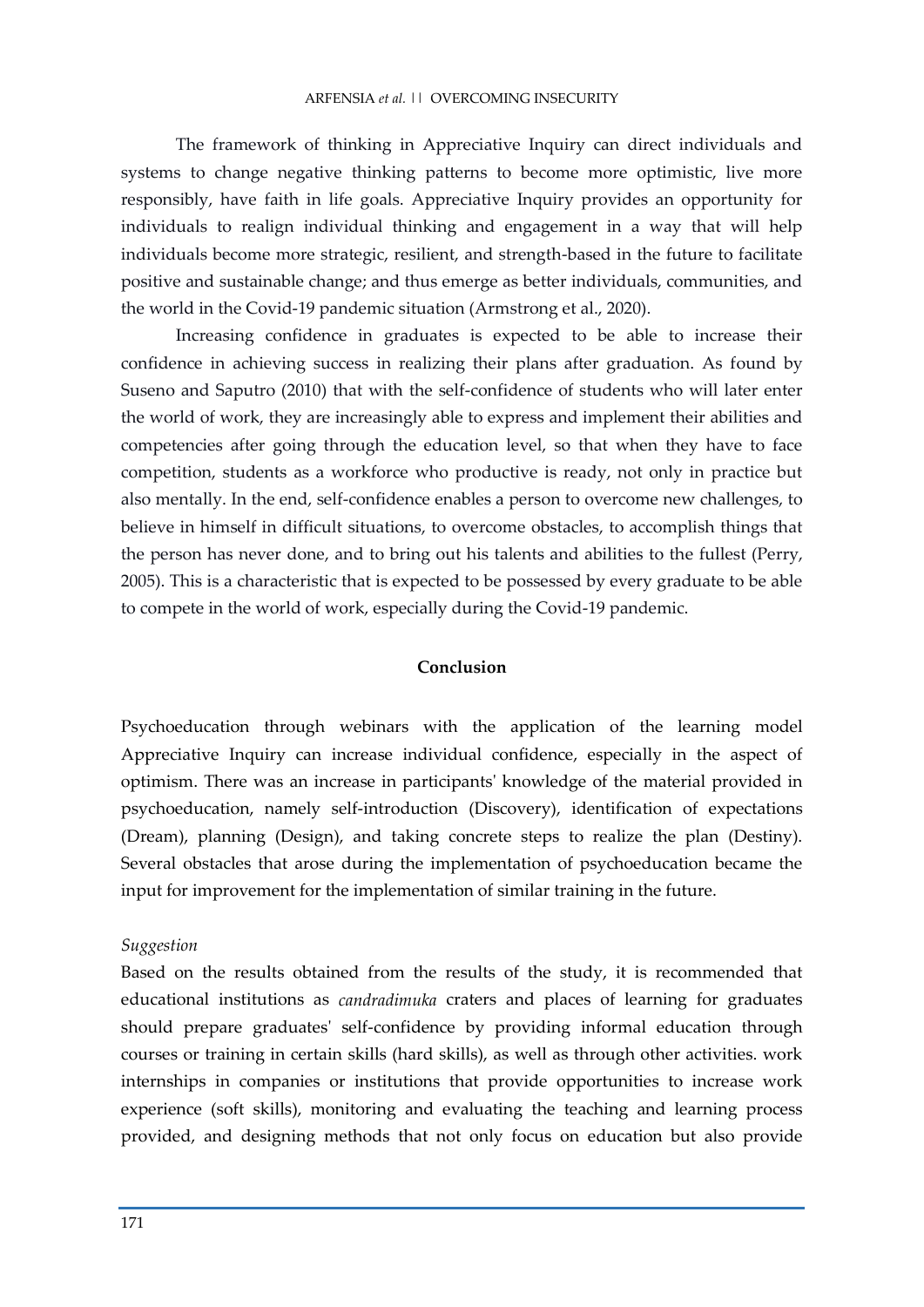opportunities to make contact with a real work environment so that graduates can overcome the insecurity they experience when competing for jobs.

#### *Acknowledgement*

The success of this research cannot be separated from the participation of all parties who have contributed directly or indirectly to its implementation. Thanks to the Faculty of Psychology, Universitas Airlangga for providing infrastructure during the research process. Without these parties, researchers would not be able to achieve the target of this study smoothly from beginning to end.

## *Authors' Contribution*

DSA, ADA, AND, IC, NIR, and K designed and analyzed the data. DSA and K collected data by implementing the intervention. RR read, edited, and revised the manuscript. DSA, NHY, and RC read and approved the final version of the manuscript.

## *Conflict of Interest*

The authors declare no conflicts of interest.

## *Orcid ID*

Danny Sanjaya Arfensia 0000-0003-3228-7838

## **References**

- Armstrong, A. J., Holmes, C. M., & Henning, D. (2020). A changing world, again. How Appreciative Inquiry can guide our growth. *Social Sciences & Humanities Open, 2*(1), 100038. https://doi.org/10.1016/j.ssaho.2020.100038
- Azwar, S. (2012). *Penyusunan skala psikologi*. Pustaka Pelajar.
- Cash, T.F. & Pruzinsky, T. (Eds.) (2002). *Body image: A handbook of theory, research, and clinical practice*. The Guilford Press.
- Cooperrider, D. L. & Srivastva, S. (1987). Appreciative inquiry in organizational life. In Woodman, R. W. & Pasmore, W.A. (Eds.). *Research in organizational change and development* (Vol. 1, pp. 129–169). JAI Press.
- DeLucia-Waack, J. L. (2006). *Leading psychoeducational groups for children and adolescents*. Sage Publications. http://dx.doi.org/10.4135/9781452204291
- Ginanjar, D. (2020). *Di Surabaya, sebanyak 497 orang di-PHK dan 1.594 orang dirumahkan.* Retrieved from https://www.jawapos.com/surabaya/04/06/2020/di-surabayasebanyak-497-orang-di-phk-dan-1-594-orang-dirumahkan/
- Istiqamah, S. H. N. & Jalal, N. M. (2020). *Psikoedukasi kesiapan bekerja bagi mahasiswa*. Prosiding Seminar Nasional Hasil Pengabdian Kepada Masyarakat.
- Kartono, K. (2005). *Psikologi abnormal.* Alumni.